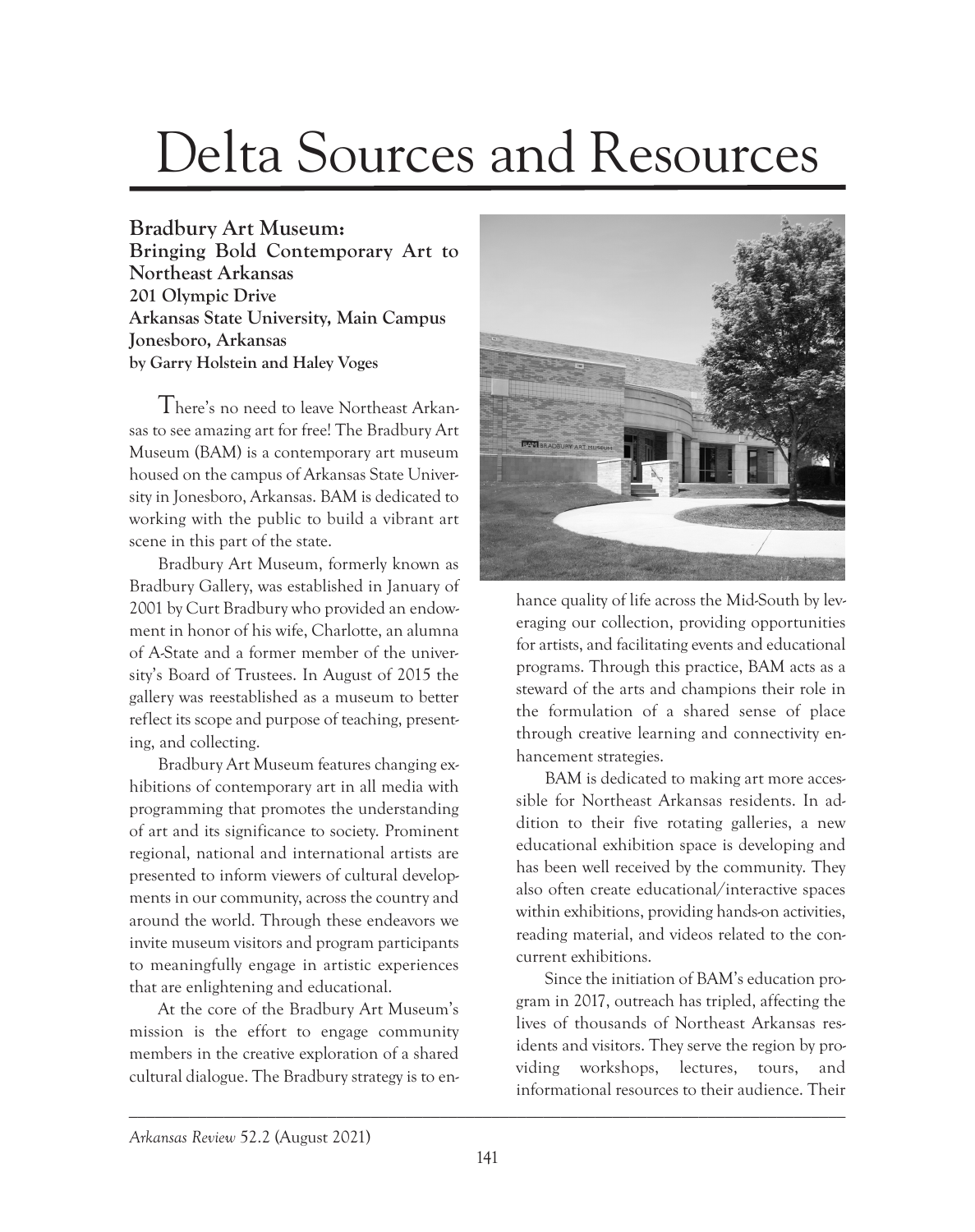RAM

## **BRADBURY ART MUSEUM**

priority is to provide positive artistic experiences to a wide range of participants who may not otherwise have access. Workshops demonstrate the many artistic principles, materials, and processes available for open-ended creative expression, making art accessible to those with varying skill sets. Inside the museum, BAM's goal is to provide the educational materials and interactive activities necessary to foster art appreciation and interpretation within the culturally expanding community. They aim to ensure inhabitants of this region have the opportunity for meaningful cultural experiences without having to travel.

BAM's educational outreach is unique in providing an extensive program outside museum walls and within the community served. These services include visiting lectures and workshops. Workshops are focused on the cultivation of creative freedom through open-ended projects, breaking free from the often rigid structure of art instruction. Lessons focus on the teaching of art fundamentals as well as the exploration of numerous artistic mediums, giving participants access to as many avenues of artistic expression as possible. Art interpretation is taught alongside art creation to ensure the community has the tools needed to both create works of their own as well as appreciate the work of others.

In addition to the programming they provide outside the museum, many events and workshops are hosted within BAM and BAM Studio. Each exhibition held at BAM has a reception which is open to the public, providing refreshments and prompting engaging social interactions. The exhibiting artists are often able to visit, allowing them to host artist talks for their audience. For the duration of each show, BAM also provides tours during open hours and by appointment. Tours are discussion-guided and encourage a heightened level of engagement with the artwork. Workshops for each exhibition are hosted in BAM Studio, a creative space in which participants use artwork within the museum as inspiration for creations of their own.

One program with high impact is their annual regional high school exhibition, *Inspired*. Invited high school students visit the museum, participate in a tour, and select an inspirational artwork. Students then respond by creating a work of their own using the medium of their choice. Along with the artwork, each submission requires a written statement clarifying the concept of the work they created. The work is then selected by a juror for exhibition. In 2019, over 200 students from the eleven invited counties participated. *Inspired* maintained success in 2020 by adjusting to a partially virtual process. Each year, more families become involved, expanding reach and facilitating BAM's ability to spread our mission. As the program grows, additional students will be given this unique opportunity to gain exposure to the practices of a professional artist.

*LEGENDS: An Exploration of Contemporary Storytelling from Frame to Experience* will be the source material for BAM's 2021 *Inspired* program. This exhibition utilizes comics as a jumping off point for a dialogue about storytelling through contemporary artmaking processes. Featuring both legends in the field as well as popular legends from contemporary culture, *Legends* seeks to explore storytelling and image making as an art form.

Garry Holstein BAM Director says, "The installation aims to attract new first-time museum visitors because it will showcase something we all have experience with, provide insight into how these works are made, and drive a dialogue about their influence. The program provides an amaz-

\_\_\_\_\_\_\_\_\_\_\_\_\_\_\_\_\_\_\_\_\_\_\_\_\_\_\_\_\_\_\_\_\_\_\_\_\_\_\_\_\_\_\_\_\_\_\_\_\_\_\_\_\_\_\_\_\_\_\_\_\_\_\_\_\_\_\_\_\_\_\_\_\_\_\_\_\_\_\_\_\_\_\_